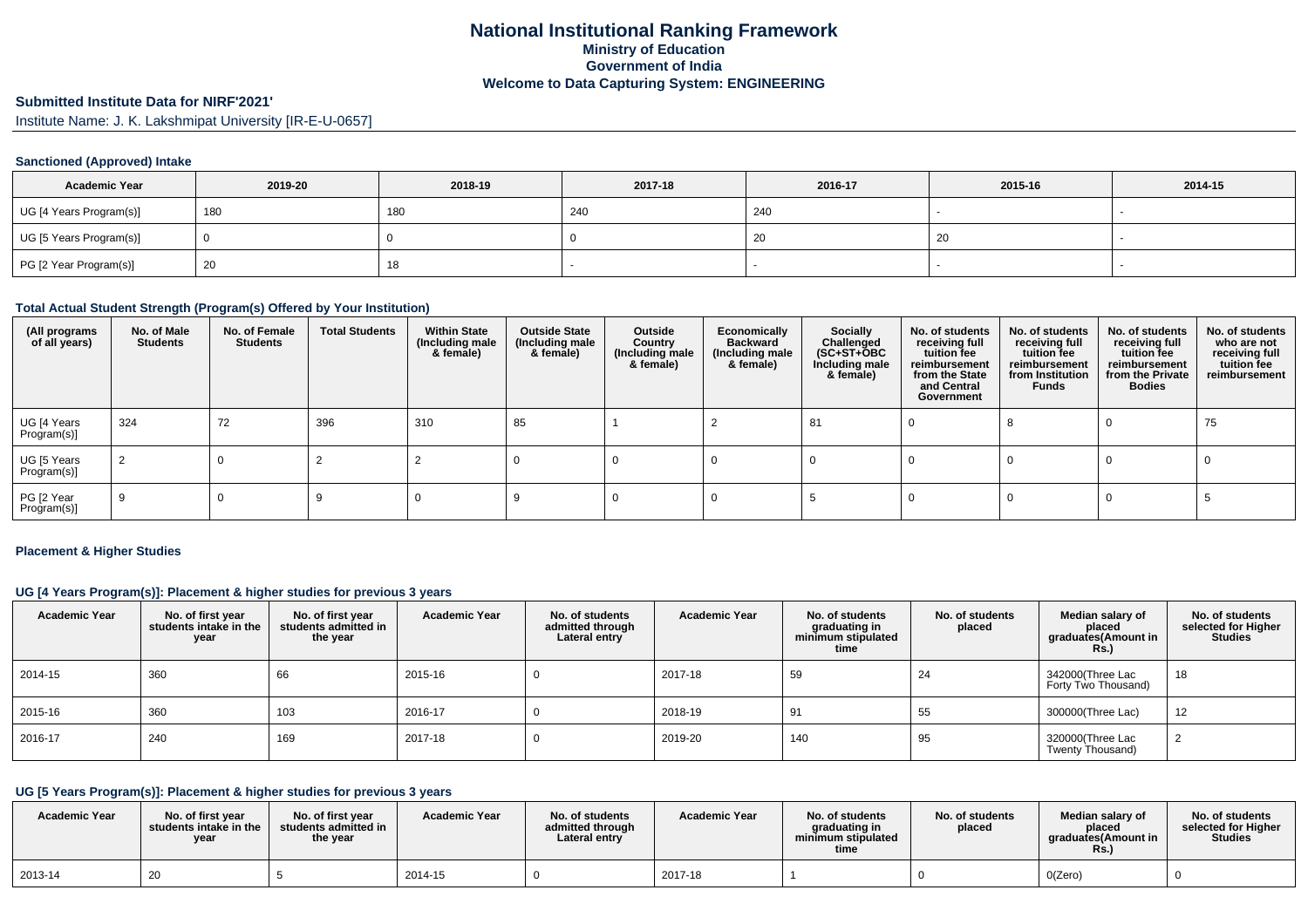| 2014-15 |  | 2015-16 | 2018-19 |  | 0(Zero) |  |
|---------|--|---------|---------|--|---------|--|
| 2015-16 |  | 2016-17 | 2019-20 |  | O(Zero) |  |

### **PG [2 Years Program(s)]: Placement & higher studies for previous 3 years**

| <b>Academic Year</b> | No. of first year<br>students intake in the<br>year | No. of first year<br>students admitted in<br>the year | <b>Academic Year</b> | No. of students graduating in minimum<br>stipulated time | No. of students<br>placed | Median salary of<br>placed<br>graduates(Amount in<br><b>Rs.)</b> | No. of students<br>selected for Higher<br><b>Studies</b> |
|----------------------|-----------------------------------------------------|-------------------------------------------------------|----------------------|----------------------------------------------------------|---------------------------|------------------------------------------------------------------|----------------------------------------------------------|
| 2016-17              | 40                                                  |                                                       | 2017-18              |                                                          |                           | O(Zero)                                                          |                                                          |
| 2017-18              | 18                                                  |                                                       | 2018-19              |                                                          |                           | O(Zero)                                                          |                                                          |
| 2018-19              | 18                                                  |                                                       | 2019-20              |                                                          |                           | 324000(Three Lac<br>Twenty Four<br>Thousand)                     |                                                          |

### **Ph.D Student Details**

| Ph.D (Student pursuing doctoral program till 2019-20 Students admitted in the academic year 2020-21 should not be entered here.) |         |         |         |  |  |  |  |
|----------------------------------------------------------------------------------------------------------------------------------|---------|---------|---------|--|--|--|--|
| <b>Total Students</b>                                                                                                            |         |         |         |  |  |  |  |
| Full Time                                                                                                                        |         |         |         |  |  |  |  |
| Part Time                                                                                                                        |         | 31      |         |  |  |  |  |
| No. of Ph.D students graduated (including Integrated Ph.D)                                                                       |         |         |         |  |  |  |  |
|                                                                                                                                  | 2019-20 | 2018-19 | 2017-18 |  |  |  |  |
| Full Time                                                                                                                        |         |         |         |  |  |  |  |
| Part Time                                                                                                                        |         |         |         |  |  |  |  |

## **Financial Resources: Utilised Amount for the Capital expenditure for previous 3 years**

| <b>Academic Year</b>                                                                                                                                                                      | 2019-20                                                             | 2018-19                                                       | 2017-18                                                                    |  |  |  |  |  |
|-------------------------------------------------------------------------------------------------------------------------------------------------------------------------------------------|---------------------------------------------------------------------|---------------------------------------------------------------|----------------------------------------------------------------------------|--|--|--|--|--|
|                                                                                                                                                                                           | <b>Utilised Amount</b>                                              | <b>Utilised Amount</b>                                        | <b>Utilised Amount</b>                                                     |  |  |  |  |  |
| Annual Capital Expenditure on Academic Activities and Resources (excluding expenditure on buildings)                                                                                      |                                                                     |                                                               |                                                                            |  |  |  |  |  |
| Library (Books, Journals and e-Resources only)                                                                                                                                            | 1455510 (Fourteen Lac Fifty Five Thousand Five Hundred Ten)         | 1185092 (Eleven Lac Eighty Five Thousand Ninety Two)          | 1961517 (Nineteen Lac Sixty One Thousand Five Hundred<br>Seventeen)        |  |  |  |  |  |
| New Equipment and software for Laboratories                                                                                                                                               | 167680 (One Lac Sixty Seven Thousand Six Hundred Eighty)            | 413652 (Four Lac Thirteen Thousand Six Hundred Fifty Two)     | 808744 (Eight Lac Eight Thousand Seven Hundred Forty Four)                 |  |  |  |  |  |
| <b>Engineering Workshops</b>                                                                                                                                                              | $0$ (Zero)                                                          | 0 (Zero)                                                      | 0 (Zero)                                                                   |  |  |  |  |  |
| Other expenditure on creation of Capital Assets (For setting up<br>classrooms, seminar hall, conference hall, library, Lab, Engg<br>workshops excluding expenditure on Land and Building) | 2552303 (Twenty Five Lac Fifty Two Thousand Three Hundred<br>[hree) | 2910808 (Twenty Nine Lac Ten Thousand Eight Hundred<br>Eight) | 3428921 (Thirty Four Lac Twenty Eight Thousand Nine<br>Hundred Twenty One) |  |  |  |  |  |

## **Financial Resources: Utilised Amount for the Operational expenditure for previous 3 years**

| <b>Academic Year</b>                  | 2019-20                | 2018-19                | 2017-18                |  |  |  |
|---------------------------------------|------------------------|------------------------|------------------------|--|--|--|
|                                       | <b>Utilised Amount</b> | <b>Utilised Amount</b> | <b>Utilised Amount</b> |  |  |  |
| <b>Annual Operational Expenditure</b> |                        |                        |                        |  |  |  |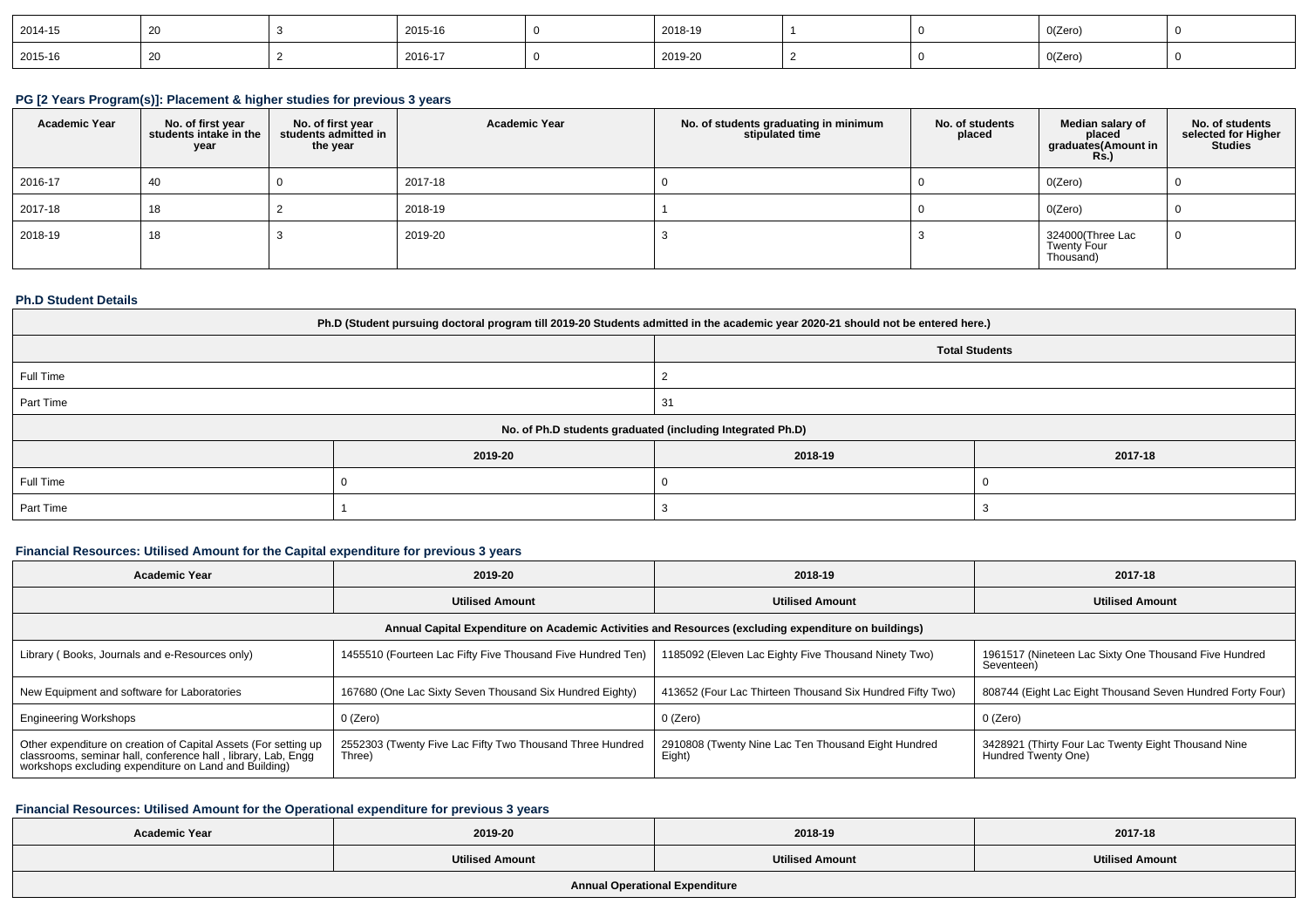| Salaries (Teaching and Non Teaching staff)                                                                                                                                                      | 59113136 (Five Crore Ninety One Lac Thirteen Thousand One<br>Hundred Thirty Six)           | 49587567 (Four Crore Ninety Five Lac Eighty Seven Thousand<br>Five Hundred Sixty Seven) | 58133314 (Five Crore Eighty One Lac Thirty Three Thousand<br>Three Hundred Fourteen) |
|-------------------------------------------------------------------------------------------------------------------------------------------------------------------------------------------------|--------------------------------------------------------------------------------------------|-----------------------------------------------------------------------------------------|--------------------------------------------------------------------------------------|
| Maintenance of Academic Infrastructure or consumables and<br>other running expenditures (excluding maintenance of hostels<br>and allied services, rent of the building, depreciation cost, etc) | 59738393 (Five Crore Ninety Seven Lac Thirty Eight Thousand<br>Three Hundred Ninety Three) | 77698490 (Seven Crore Seventy Six Lac Ninety Eight<br>Thousand Four Hundred Ninety)     | 67378070 (Six Crore Seventy Three Lac Seventy Eight<br>Thousand Seventy)             |
| Seminars/Conferences/Workshops                                                                                                                                                                  | 960260 (Nine Lac Sixty Thousand Two Hundred Sixty)                                         | 641583 (Six Lac Forty One Thousand Five Hundred Eighty<br>Three)                        | 1227680 (Twelve Lac Twenty Seven Thousand Six Hundred<br>Eighty)                     |

### **IPR**

| Calendar year            | 2019 | 2018 | 2017 |
|--------------------------|------|------|------|
| No. of Patents Published |      |      |      |
| No. of Patents Granted   |      |      |      |

# **Sponsored Research Details**

| <b>Financial Year</b>                    | 2019-20               | 2018-19                     | 2017-18                      |
|------------------------------------------|-----------------------|-----------------------------|------------------------------|
| Total no. of Sponsored Projects          |                       |                             |                              |
| Total no. of Funding Agencies            |                       |                             |                              |
| Total Amount Received (Amount in Rupees) | 105000                | 269000                      | 1202000                      |
| Amount Received in Words                 | One Lac Five Thousand | Two Lac Sixty Nine Thousand | Twelve Lac Two Thousand only |

## **Consultancy Project Details**

| <b>Financial Year</b>                    | 2019-20                                             | 2018-19             | 2017-18 |  |  |
|------------------------------------------|-----------------------------------------------------|---------------------|---------|--|--|
| Total no. of Consultancy Projects        |                                                     |                     |         |  |  |
| Total no. of Client Organizations        |                                                     |                     |         |  |  |
| Total Amount Received (Amount in Rupees) | 125659                                              | 55000               | 200000  |  |  |
| Amount Received in Words                 | One Lac Twenty Five Thousand Six Hundred Fifty Nine | Fifty Five Thousand | Two Lac |  |  |

## **PCS Facilities: Facilities of physically challenged students**

| 1. Do your institution buildings have Lifts/Ramps?                                                                                                        | Yes, more than 80% of the buildings |
|-----------------------------------------------------------------------------------------------------------------------------------------------------------|-------------------------------------|
| 2. Do your institution have provision for walking aids, includingwheelchairs and transportation from one building to another for<br>handicapped students? | Yes                                 |
| 3. Do your institution buildings have specially designed toilets for handicapped students?                                                                | Yes, more than 80% of the buildings |

### **Faculty Details**

| Srno           | <b>Name</b>  | Age | Designation            | Gender | Qualification | <b>Experience (In</b><br><b>Months)</b> | <b>Is Associated</b><br><b>Last Year</b> | <b>Currently</b><br>working with<br>institution? | <b>Joining Date</b> | <b>Leaving Date</b> | <b>Association type</b> |
|----------------|--------------|-----|------------------------|--------|---------------|-----------------------------------------|------------------------------------------|--------------------------------------------------|---------------------|---------------------|-------------------------|
|                | Richa Sharma | 33  | Assistant<br>Professor | Female | Ph.D          | 118                                     | Yes                                      | Yes                                              | 20-07-2013          | $\sim$              | Regular                 |
| $\overline{2}$ | Alok Kumar   | 40  | Associate<br>Professor | Male   | Ph.D          | 109                                     | Yes                                      | Yes                                              | 01-07-2017          | $- -$               | Regular                 |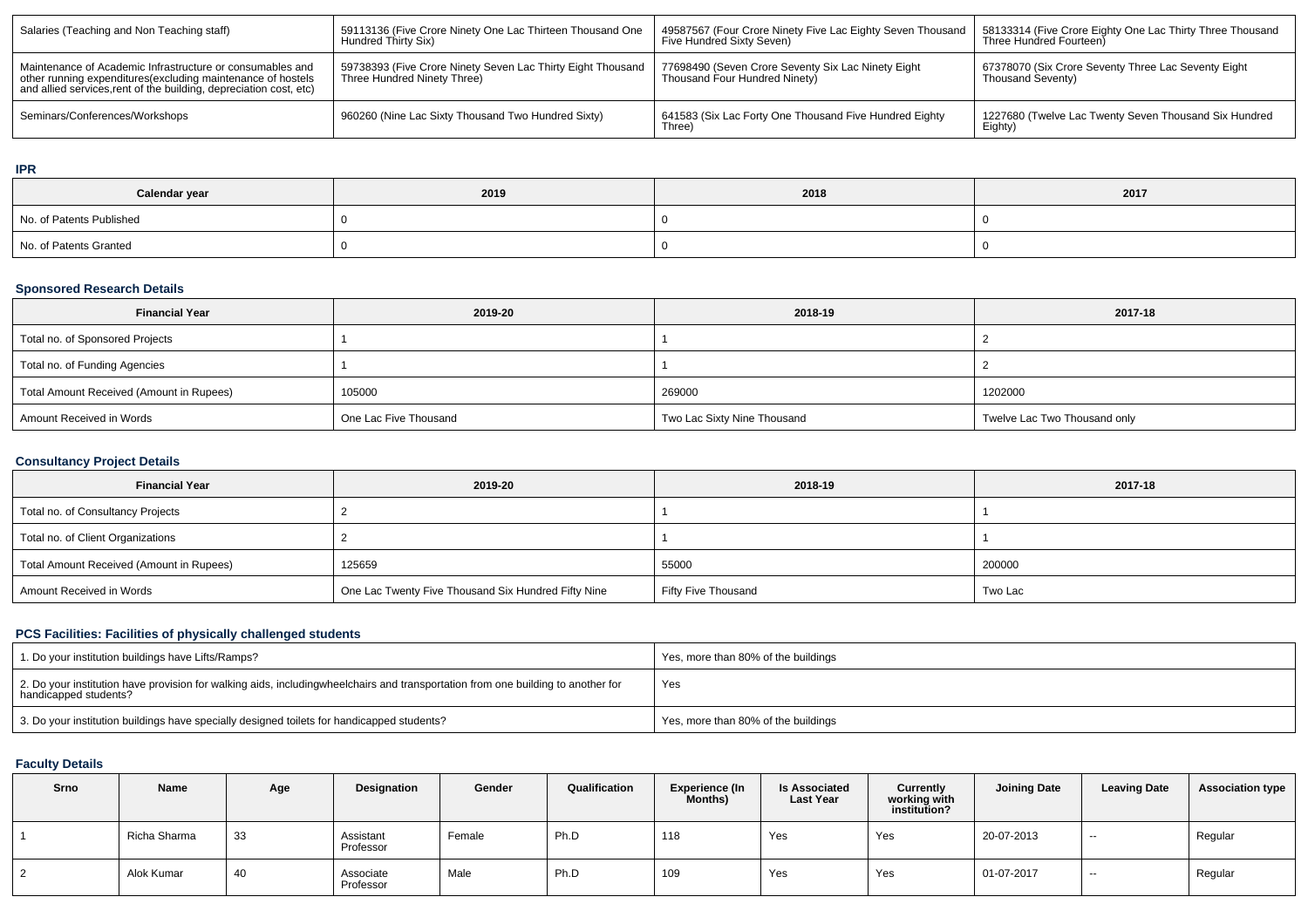| 3  | Divanshu Jain              | 33 | Assistant<br>Professor | Male   | M.Tech | 111 | Yes | Yes | 21-08-2012 | $\overline{\phantom{a}}$ | Regular |
|----|----------------------------|----|------------------------|--------|--------|-----|-----|-----|------------|--------------------------|---------|
| 4  | Vishwakarma<br>Vinod Kumar | 37 | Assistant<br>Professor | Male   | M.Tech | 84  | Yes | Yes | 16-07-2013 | $\overline{\phantom{a}}$ | Regular |
| 5  | Jitendra Kumar<br>Singh    | 34 | Assistant<br>Professor | Male   | Ph.D   | 72  | Yes | Yes | 11-08-2016 | $\overline{\phantom{a}}$ | Regular |
| 6  | Vipin Kumar Jain           | 42 | Associate<br>Professor | Male   | Ph.D   | 228 | Yes | Yes | 11-06-2011 | $\overline{\phantom{a}}$ | Regular |
| 7  | Kavita Choudhary           | 37 | Associate<br>Professor | Female | Ph.D   | 180 | Yes | Yes | 27-07-2015 | $\overline{\phantom{a}}$ | Regular |
| 8  | Rajlakshmi Nayak           | 35 | Assistant<br>Professor | Female | Ph.D   | 58  | Yes | Yes | 01-03-2018 | $\overline{\phantom{a}}$ | Regular |
| 9  | Kedar Sharma               | 40 | Associate<br>Professor | Male   | Ph.D   | 102 | Yes | Yes | 19-07-2017 | $\overline{\phantom{a}}$ | Regular |
| 10 | Jagdish Prasad<br>Sharma   | 41 | Assistant<br>Professor | Male   | Ph.D   | 214 | Yes | Yes | 30-05-2011 | $\overline{\phantom{a}}$ | Regular |
| 11 | Yogesh Rohilla             | 34 | Assistant<br>Professor | Male   | M.Tech | 120 | Yes | Yes | 28-06-2013 | $\overline{\phantom{a}}$ | Regular |
| 12 | Shahnawaz Mohd<br>Khan     | 40 | Assistant<br>Professor | Male   | Ph.D   | 214 | Yes | Yes | 02-05-2011 | $\overline{\phantom{a}}$ | Regular |
| 13 | Umesh Gupta                | 41 | Associate<br>Professor | Male   | Ph.D   | 240 | Yes | Yes | 15-06-2011 | $\overline{\phantom{a}}$ | Regular |
| 14 | Pushpendra Singh           | 39 | Associate<br>Professor | Male   | Ph.D   | 207 | Yes | Yes | 26-03-2015 | $\overline{\phantom{a}}$ | Regular |
| 15 | Amit Kumar                 | 32 | Assistant<br>Professor | Male   | M.Tech | 75  | Yes | Yes | 12-08-2013 | $\overline{\phantom{a}}$ | Regular |
| 16 | Jaya Gupta                 | 38 | Assistant<br>Professor | Female | Ph.D   | 166 | Yes | Yes | 29-06-2013 | $\overline{\phantom{a}}$ | Regular |
| 17 | S Taruna                   | 51 | Associate<br>Professor | Female | Ph.D   | 288 | Yes | Yes | 05-12-2016 | $\overline{\phantom{a}}$ | Regular |
| 18 | Hanuman Prasad<br>Agrawal  | 46 | Assistant<br>Professor | Male   | M.Tech | 250 | Yes | Yes | 18-12-2014 | $\overline{\phantom{a}}$ | Regular |
| 19 | Gireesh Kumar              | 33 | Assistant<br>Professor | Male   | Ph.D   | 154 | Yes | Yes | 05-08-2013 | $\overline{\phantom{a}}$ | Regular |
| 20 | Sonal Jain                 | 42 | Associate<br>Professor | Female | Ph.D   | 246 | Yes | Yes | 25-08-2012 | $\overline{\phantom{a}}$ | Regular |
| 21 | Devendra Bhavsar           | 34 | Assistant<br>Professor | Male   | M.Tech | 144 | Yes | Yes | 13-05-2011 | $\overline{\phantom{a}}$ | Regular |
| 22 | Sandeep Kumar<br>Tomar     | 43 | Associate<br>Professor | Male   | Ph.D   | 270 | Yes | No  | 06-04-2011 | 02-12-2019               | Regular |
| 23 | Devika Kataria             | 50 | Associate<br>Professor | Female | Ph.D   | 228 | Yes | Yes | 01-12-2016 | $\overline{\phantom{a}}$ | Regular |
| 24 | Dinesh Kumar<br>Sharma     | 51 | Professor              | Male   | Ph.D   | 292 | Yes | Yes | 08-05-2019 | $\overline{\phantom{a}}$ | Regular |
| 25 | <b>TANMOY KUMAR</b><br>DEB | 34 | Assistant<br>Professor | Male   | Ph.D   | 15  | Yes | Yes | 08-04-2019 | $\overline{\phantom{a}}$ | Regular |